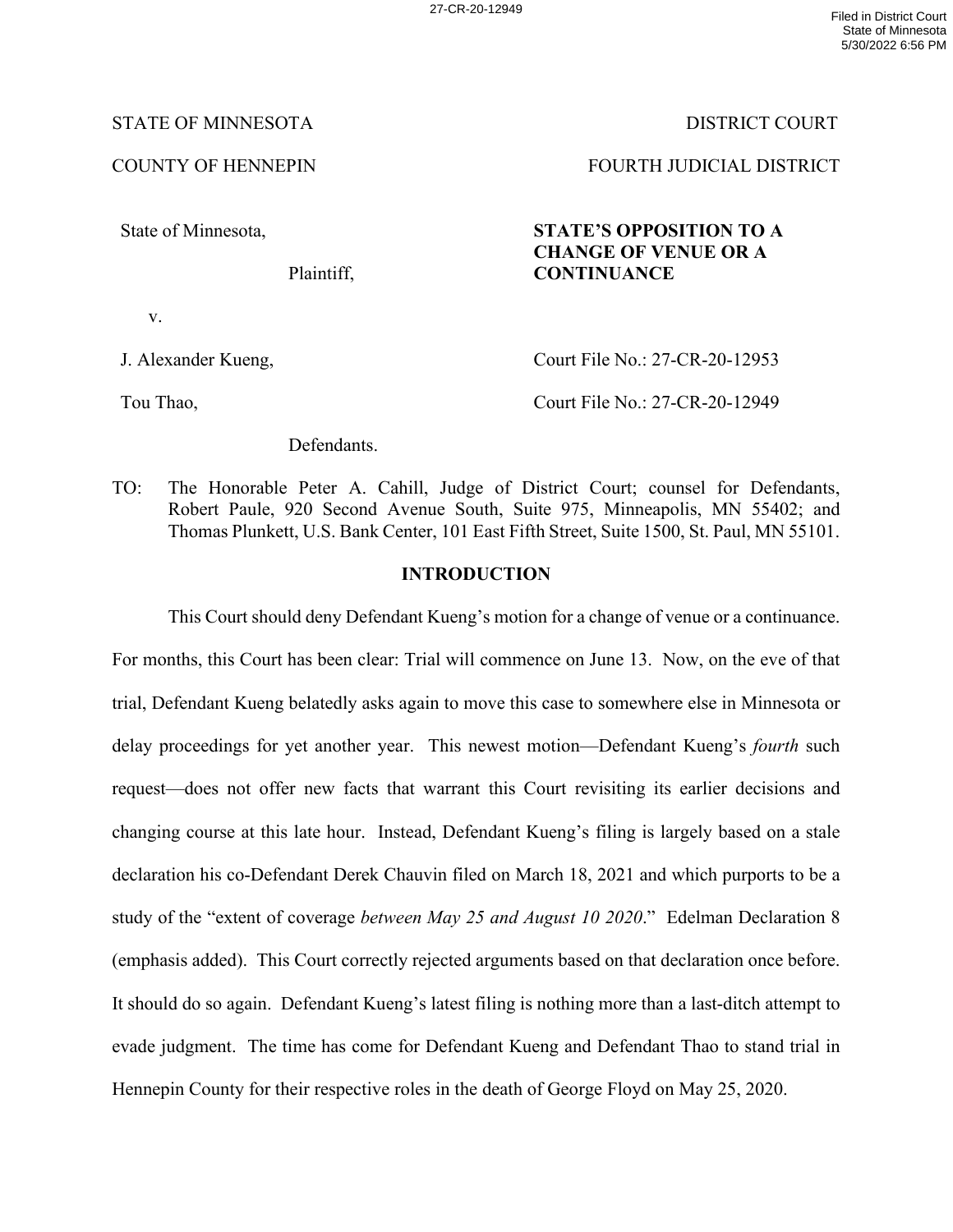#### **ARGUMENT**

## **I. THIS CASE SHOULD BE TRIED IN HENNEPIN COUNTY.**

This Court has "wide discretion in determining whether" to grant a motion to change venue. *State v. Kinsky*, 348 N.W.2d 319, 323 (Minn. 1984). For four reasons, this Court has properly exercised its discretion when it concluded in November 2020 that this case should be tried in Hennepin County. Nothing has changed since that warrants a different result.

*First*, the standard for granting a new venue is high: The Court must determine that "potentially *prejudicial material* creates a *reasonable likelihood* that a fair trial cannot be had." Minn. R. Crim. P. 25.02, subd. 3 (emphasis added). Not all media is potentially prejudicial, and "[p]rospective jurors cannot be presumed partial solely on the ground of exposure to pretrial publicity." *Kinsky*, 348 N.W.2d at 323. Given the realities of modern communication, "it is unlikely that any of those best qualified to serve as jurors will not have formed some impression or opinion as to the merits of the case." *Id*. (internal quotation marks omitted). Thus, the question "is whether a prospective juror can set aside his impression or opinion and render an impartial verdict." *Id*.; *see also State v. Parker*, 901 N.W.2d 917, 924-925 (Minn. 2017); *State v. Fairbanks*, 842 N.W.2d 297, 302 (Minn. 2014); *State v. Blom*, 682 N.W.2d 578, 608 (Minn. 2004); *State v. Warren*, 592 N.W.2d 440, 447 (Minn. 1999). As the United States Supreme Court has explained, "[p]rominence does not necessarily produce prejudice, and juror *impartiality* . . . does not require *ignorance*." *Skilling v. United States*, 561 U.S. 358, 381 (2010). Thus, the mere fact that this case has incurred substantial media publicity does not mean that Defendant will likely be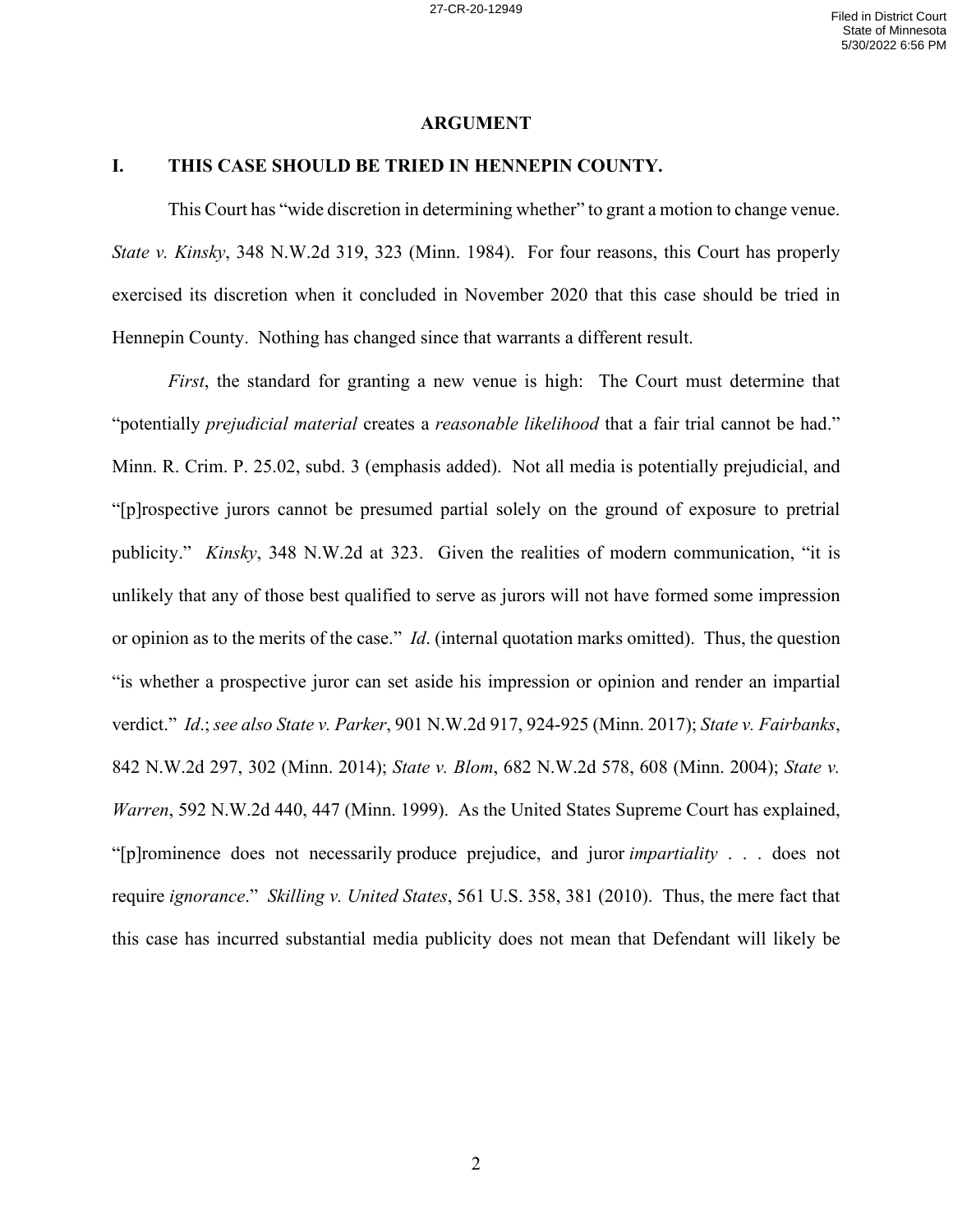denied a fair trial. Otherwise every high-profile defendant would escape justice for his crimes. That perverse result is not the law.

*Second*, a change of venue is unwarranted where, as here, pretrial coverage has affected the entire state. *See, e.g.*, *Parker*, 901 N.W.2d at 922 ( "[P]eople in every corner" of Minnesota "could have been exposed to" publicity.); *Blom*, 682 N.W.2d at 608 ("[N]owhere in the state would [defendant] face a jury unexposed to publicity about the case."); *Thompson v. State*, 183 N.W.2d 771, 772 (Minn. 1971) ("In a case of such notoriety, publicity extends throughout the state."). For good reason. A change in venue may be necessary where, for instance, a small community experiences intense but localized pretrial publicity. By contrast, George Floyd's death drew enormous attention, not just throughout Minnesota but across the United States and around the world. There is no reason to believe that pretrial publicity has been materially different in Hennepin County as opposed to Olmsted County or Dakota County, the two alternative locations Defendant Kueng now proposes. *See* Defendant's Fourth Motion for Change of Venue or Continuance, 1 (May 28, 2022) ("Fourth Change of Venue Motion").

*Third*, procedural safeguards reduce the "likelihood that a fair trial cannot be had." Minn. R. Crim. P. 25.02, subd. 3. The Minnesota Supreme Court has approved the following safeguards, all of which this Court has already implemented or can easily employ: a "jury questionnaire" to identify impartial jurors; a directive "that the State confer with the defense to identify in advance any jurors who should not be summoned to voir dire;" "individual[ized] voir dire outside the presence of the other jurors, as required in first-degree murder cases;" "additional peremptory challenges to both parties;" and "ample" leeway for defense attorneys "to question the prospective jurors about their exposure to prejudicial publicity so [the defendant] could use the additional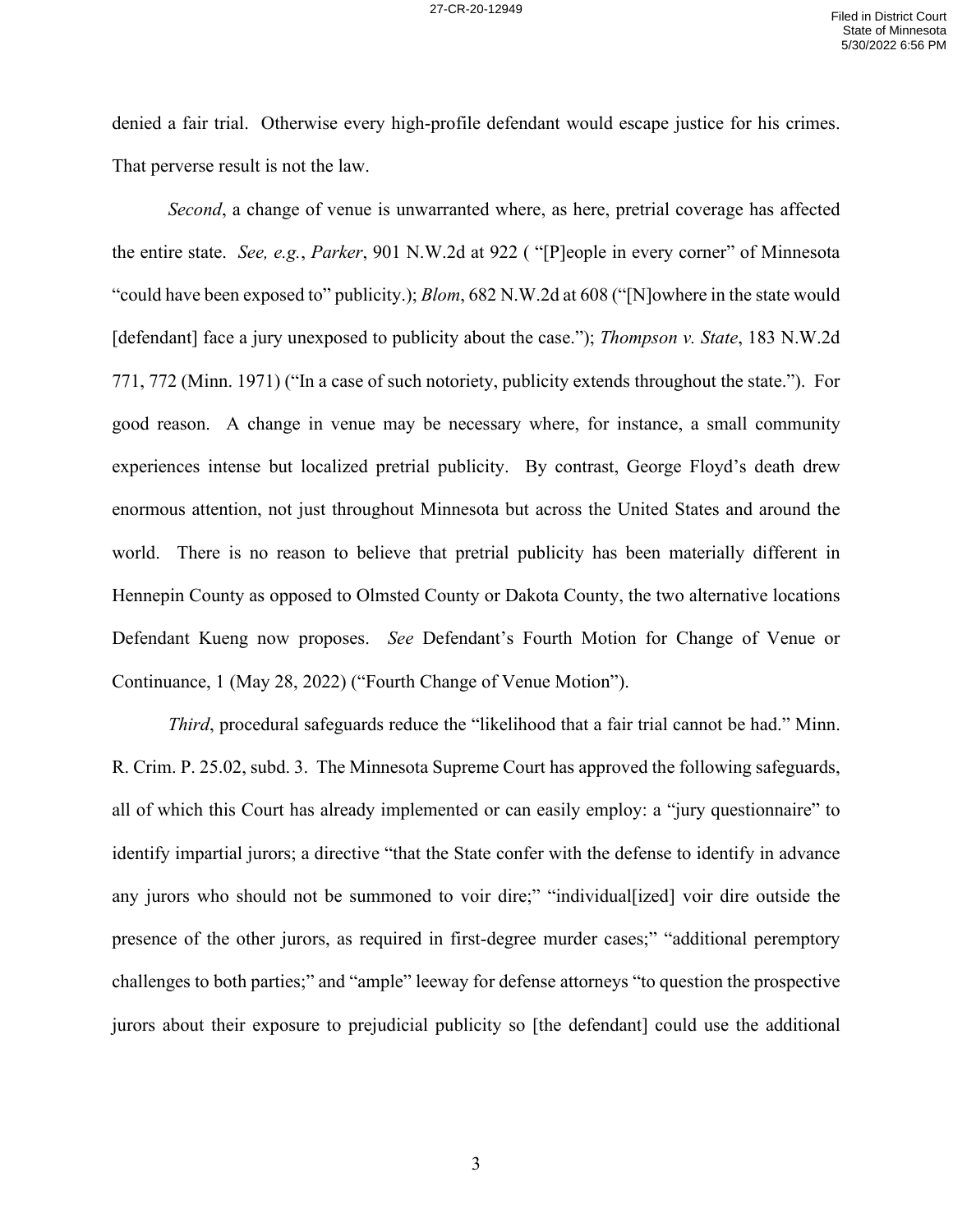challenges intelligently." 842 N.W.2d at 303; *see also Blom*, 682 N.W.2d at 609 (approving of similar measures).

*Fourth*, in its initial order denying a request for a venue change, the Court properly determined that it could better ensure the safety of trial participants in the Hennepin County Government Center, and the "jury can be insulated from outside influence and remain impartial." Preliminary Order Regarding Change of Venue, 5 (Nov. 4, 2020). By contrast, the Court determined that "effective security measures are more difficult to put in place in a smaller courthouse with limited entrances and exits," as would likely be the case in another county. *Id*. at 4-5; *see Fairbanks*, 842 N.W.2d at 304 (affirming district court's consideration of "[t]he technology and security features available in the nearly new Polk County Judicial Center" and the fact that "detention facilities in Mahnomen County were not adequate"). This practical consideration further supports the Court's measured decision to hold this trial in Hennepin County.

None of Defendant Kueng's counterarguments hold water. Start with the outdated declaration that is the centerpiece of Defendant Kueng's motion. The declaration summarizes media reports that, as of today, are nearly *two years old*. The passage of time is fundamentally fatal to his claim. Indeed, in recently opposing audio-visual coverage of this trial in April, Defendants argued—and this Court acknowledged from the bench—that time has lessened the intensity of the public's interest in these proceedings. To be sure, this remains an immensely important case; the State supported and continues to support audio-visual broadcasting. But the degree of publicity today is categorically different than it was in the weeks immediately following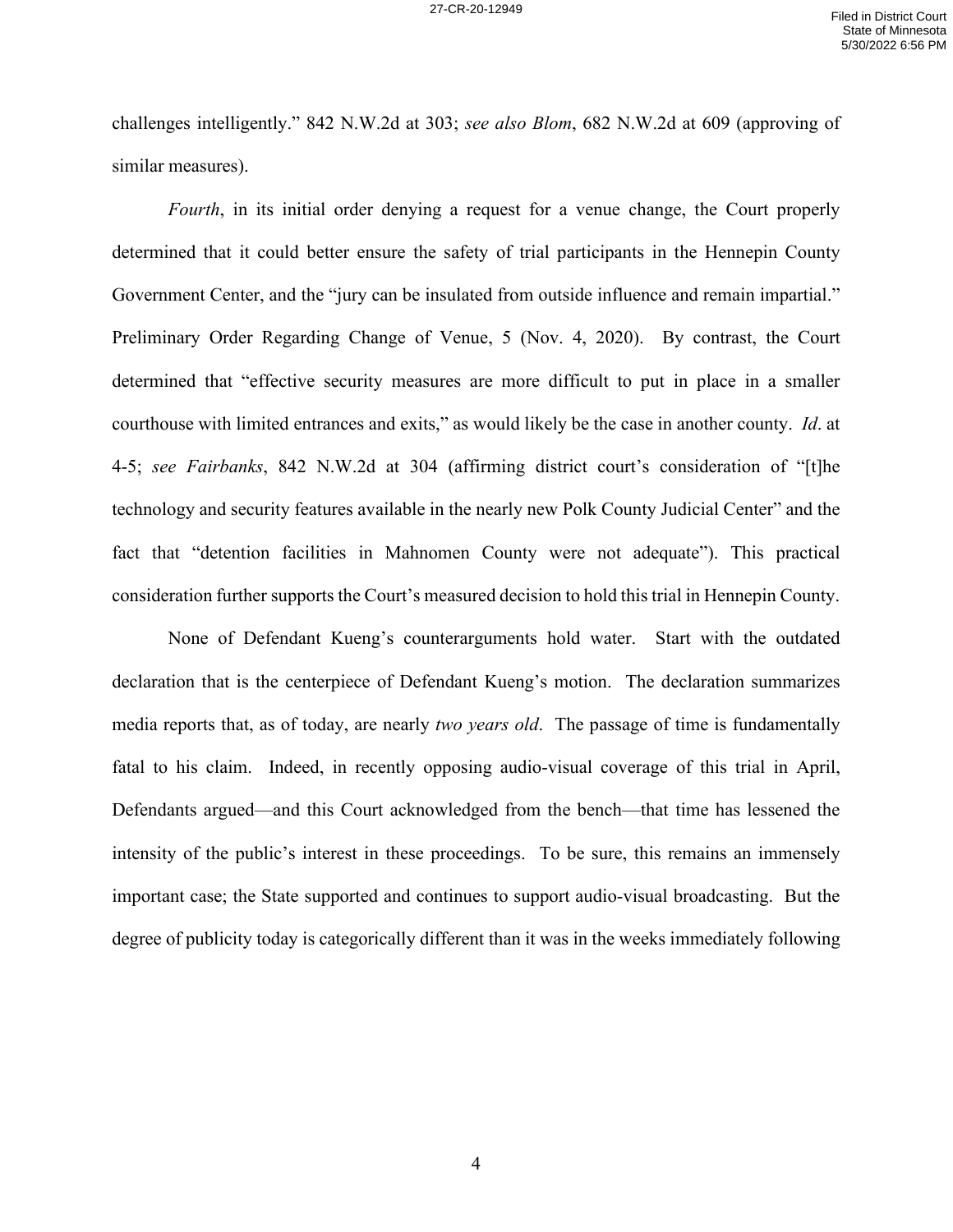May 25, 2020. Moreover, Defendant Kueng's putative expert did not measure the publicity in Hennepin County relative to any other part of the state.<sup>[1](#page-4-0)</sup>

Defendant Kueng is likewise wrong that his federal trial and Defendant Lane's guilty plea require changing venue at this late hour. *See* Fourth Change of Venue Motion at 4. The media coverage of both of those developments has been largely factual, comparatively muted, and, like the earlier coverage, not limited to Hennepin County. Defendant Kueng similarly asserts that the questionaries prove "potential jurors have a significant level of knowledge and harbor bias." *Id*. at 7. But Defendant Kueng supports that statement with a bare two quotations from questionaries. If Defendant Kueng truly believes the questionaries demonstrate he cannot receive a fair trial, he should offer more than a conclusory allegation.<sup>[2](#page-4-1)</sup>

Nor is Defendant Kueng correct on the law. He argues that, even though this Court quoted the correct legal standard in its November 4, 2020 order, it *applied* a different standard—the one "applicable to appellate review of decisions on change of venue." *Id*. at 6. But Defendant Kueng

<span id="page-4-0"></span> $<sup>1</sup>$  The State does not concede that Dr. Bryan Edelman is a qualified expert, that any aspect of his</sup> declaration is accurate, or that any of his opinions are even legally relevant. To the extent Dr. Edelman argues time cannot lessen the effects of pretrial publicity, that conclusion contradicts Minnesota's Rules of Criminal Procedure, which expressly contemplate that courts may grant continuances to ameliorate the effects of publicity. *See generally* Minn. R. Crim. P. 25.02. Similarly, to the extent that Dr. Edelman believes that jurors' subconscious biases render voir dire ineffective, that too reflects little more than a disagreement with longstanding aspects of American criminal procedure. *See* Fourth Change of Venue Motion at 3-4.

<span id="page-4-1"></span><sup>2</sup> The affidavit from Defendant Lane's counsel is similarly conclusory. *See* Affidavit of Earl P. Gray in Support of Change of Venue and Continuance (May 4, 2022).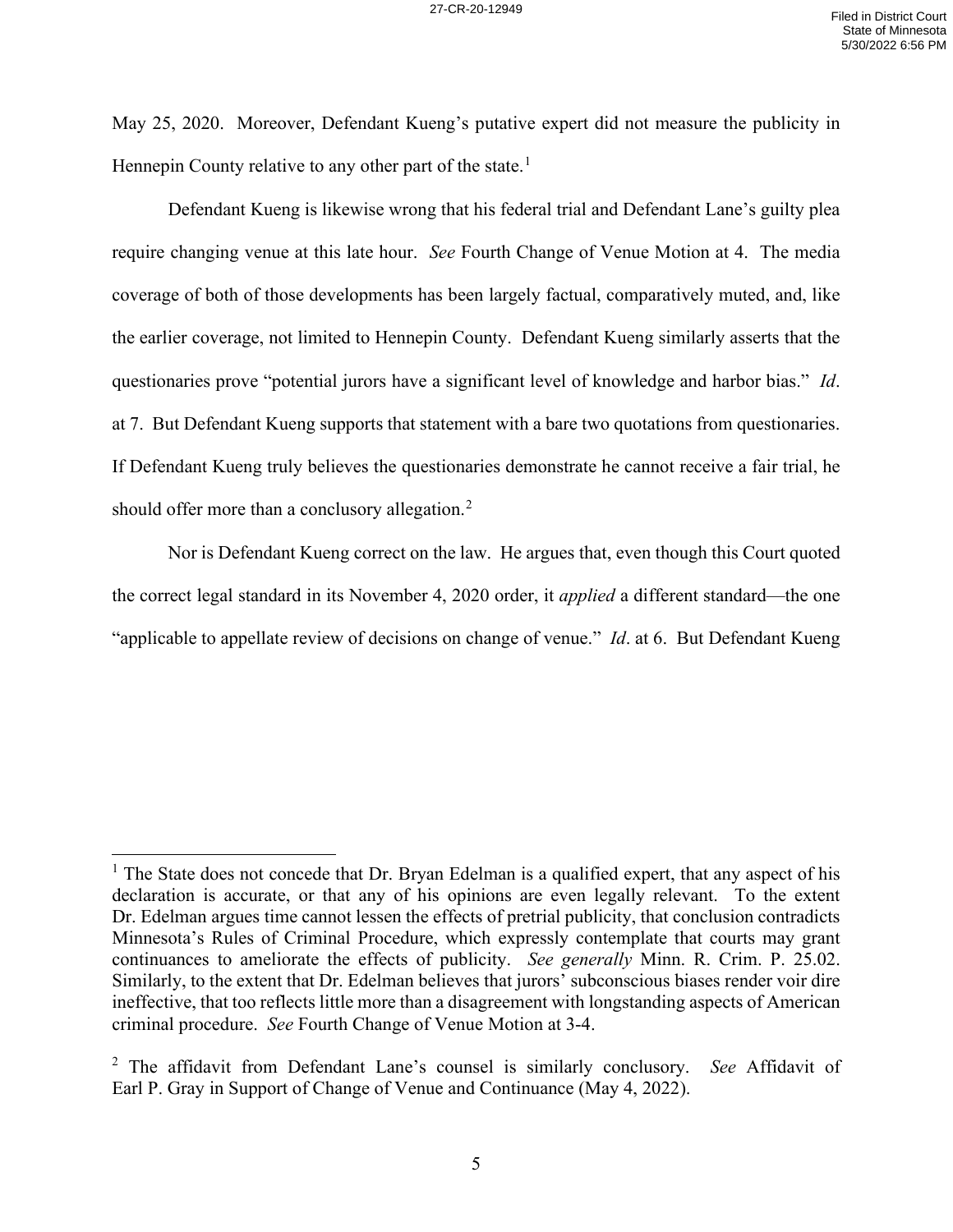does not articulate a single thing wrong with this Court's prior order denying a change of venue. Nor can he: This Court correctly applied the law and carefully articulated its reasons.<sup>[3](#page-5-0)</sup>

Finally, there is no merit to Defendant's suggestion (at 6-7) that the pretrial publicity around this case merits a so-called "presumption" that the jury will be prejudiced. "A presumption of prejudice . . . attends only the extreme case." *Skilling*, 561 U.S. at 381; *see also Parker*, 901 N.W.2d at 925 n.5. This is not one of them, as these proceedings have so far and will continue to bear absolutely no resemblance to the cases in which a presumption of prejudice has attached*. See, e.g.*, *Sheppard v. Maxwell*, 384 U.S. 333, 358 (1966) (describing a "carnival atmosphere at trial" where media extensively covered the trial of a man accused of bludgeoning his wife, press commandeered the courtroom, jurors' identities were publicized, and the judge and prosecutor were up for election shortly after the trial—that "could easily have been avoided" had the trial court exercised "control" over the courtroom). This case, despite its prominence, has always been managed by the Court in a fashion that is the opposite of the "carnival atmosphere" in cases like *Sheppard*. There is simply no comparison.

### **II. THIS COURT SHOULD HOLD TRIAL ON JUNE 13.**

For much the same reasons, this Court should not grant yet another continuance. To determine whether a continuance is warranted, this Court similarly asks whether "potentially prejudicial material creates a reasonable likelihood that a fair trial cannot be had." Minn. R. Crim. P. 25.02 subd. 3. But Defendant Kueng will receive a fair trial, and he offers nothing but

<span id="page-5-0"></span><sup>&</sup>lt;sup>3</sup> To the extent Defendant Kueng believes this Court erred because it has looked to appellate precedent for guidance, that too would be incorrect. An appellate court's deferential review of another district court's decision can—while not dictating a result—nonetheless provide insight into how this Court chooses to weigh various factors and exercise its discretion. Strangely enough, Defendant Kueng (at 6-7) actually articulates the appellate standard of review.